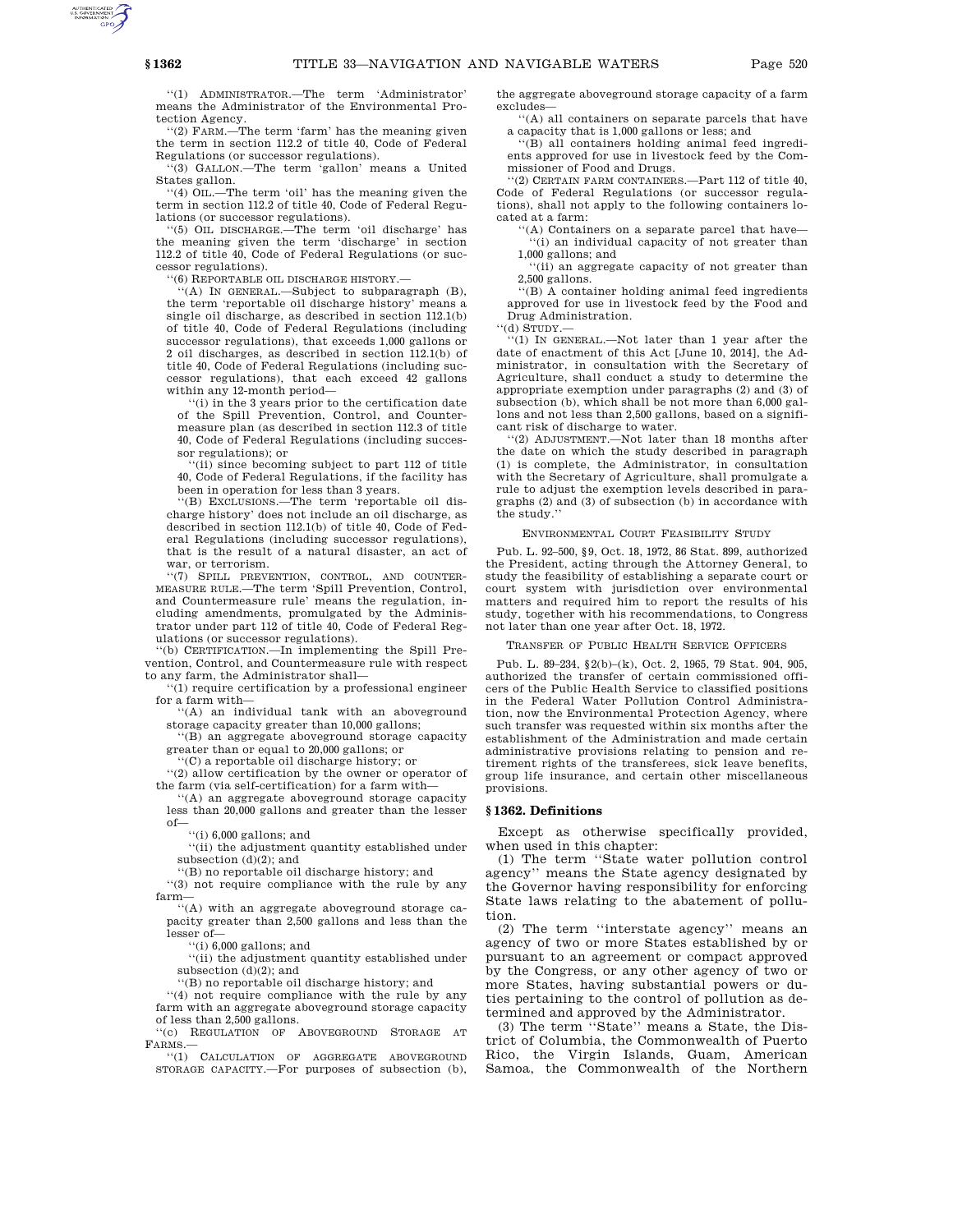Mariana Islands, and the Trust Territory of the Pacific Islands.

(4) The term ''municipality'' means a city, town, borough, county, parish, district, association, or other public body created by or pursuant to State law and having jurisdiction over disposal of sewage, industrial wastes, or other wastes, or an Indian tribe or an authorized Indian tribal organization, or a designated and approved management agency under section 1288 of this title.

(5) The term ''person'' means an individual, corporation, partnership, association, State, municipality, commission, or political subdivision of a State, or any interstate body.

(6) The term ''pollutant'' means dredged spoil, solid waste, incinerator residue, sewage, garbage, sewage sludge, munitions, chemical wastes, biological materials, radioactive materials, heat, wrecked or discarded equipment, rock, sand, cellar dirt and industrial, municipal, and agricultural waste discharged into water. This term does not mean (A) ''sewage from vessels or a discharge incidental to the normal operation of a vessel of the Armed Forces'' within the meaning of section 1322 of this title; or (B) water, gas, or other material which is injected into a well to facilitate production of oil or gas, or water derived in association with oil or gas production and disposed of in a well, if the well used either to facilitate production or for disposal purposes is approved by authority of the State in which the well is located, and if such State determines that such injection or disposal will not result in the degradation of ground or surface water resources.

(7) The term ''navigable waters'' means the waters of the United States, including the territorial seas.

(8) The term ''territorial seas'' means the belt of the seas measured from the line of ordinary low water along that portion of the coast which is in direct contact with the open sea and the line marking the seaward limit of inland waters, and extending seaward a distance of three miles.

(9) The term ''contiguous zone'' means the entire zone established or to be established by the United States under article 24 of the Convention of the Territorial Sea and the Contiguous Zone.

(10) The term ''ocean'' means any portion of the high seas beyond the contiguous zone.

(11) The term ''effluent limitation'' means any restriction established by a State or the Administrator on quantities, rates, and concentrations of chemical, physical, biological, and other constituents which are discharged from point sources into navigable waters, the waters of the contiguous zone, or the ocean, including schedules of compliance.

(12) The term ''discharge of a pollutant'' and the term ''discharge of pollutants'' each means (A) any addition of any pollutant to navigable waters from any point source, (B) any addition of any pollutant to the waters of the contiguous zone or the ocean from any point source other than a vessel or other floating craft.

(13) The term ''toxic pollutant'' means those pollutants, or combinations of pollutants, including disease-causing agents, which after discharge and upon exposure, ingestion, inhalation or assimilation into any organism, either directly from the environment or indirectly by ingestion through food chains, will, on the basis of information available to the Administrator, cause death, disease, behavioral abnormalities, cancer, genetic mutations, physiological malfunctions (including malfunctions in reproduction) or physical deformations, in such organisms or their offspring.

(14) The term ''point source'' means any discernible, confined and discrete conveyance, including but not limited to any pipe, ditch, channel, tunnel, conduit, well, discrete fissure, container, rolling stock, concentrated animal feeding operation, or vessel or other floating craft, from which pollutants are or may be discharged. This term does not include agricultural stormwater discharges and return flows from irrigated agriculture.

(15) The term ''biological monitoring'' shall mean the determination of the effects on aquatic life, including accumulation of pollutants in tissue, in receiving waters due to the discharge of pollutants (A) by techniques and procedures, including sampling of organisms representative of appropriate levels of the food chain appropriate to the volume and the physical, chemical, and biological characteristics of the effluent, and (B) at appropriate frequencies and locations.

(16) The term ''discharge'' when used without qualification includes a discharge of a pollutant, and a discharge of pollutants.

(17) The term ''schedule of compliance'' means a schedule of remedial measures including an enforceable sequence of actions or operations leading to compliance with an effluent limitation, other limitation, prohibition, or standard.

(18) The term ''industrial user'' means those industries identified in the Standard Industrial Classification Manual, Bureau of the Budget, 1967, as amended and supplemented, under the category of ''Division D—Manufacturing'' and such other classes of significant waste producers as, by regulation, the Administrator deems appropriate.

(19) The term ''pollution'' means the manmade or man-induced alteration of the chemical, physical, biological, and radiological integrity of water.

(20) The term ''medical waste'' means isolation wastes; infectious agents; human blood and blood products; pathological wastes; sharps; body parts; contaminated bedding; surgical wastes and potentially contaminated laboratory wastes; dialysis wastes; and such additional medical items as the Administrator shall prescribe by regulation.

(21) COASTAL RECREATION WATERS.—

(A) IN GENERAL.—The term ''coastal recreation waters'' means—

(i) the Great Lakes; and

(ii) marine coastal waters (including coastal estuaries) that are designated under section 1313(c) of this title by a State for use for swimming, bathing, surfing, or similar water contact activities.

(B) EXCLUSIONS.—The term ''coastal recreation waters'' does not include—

(i) inland waters; or

(ii) waters upstream of the mouth of a river or stream having an unimpaired natural connection with the open sea.